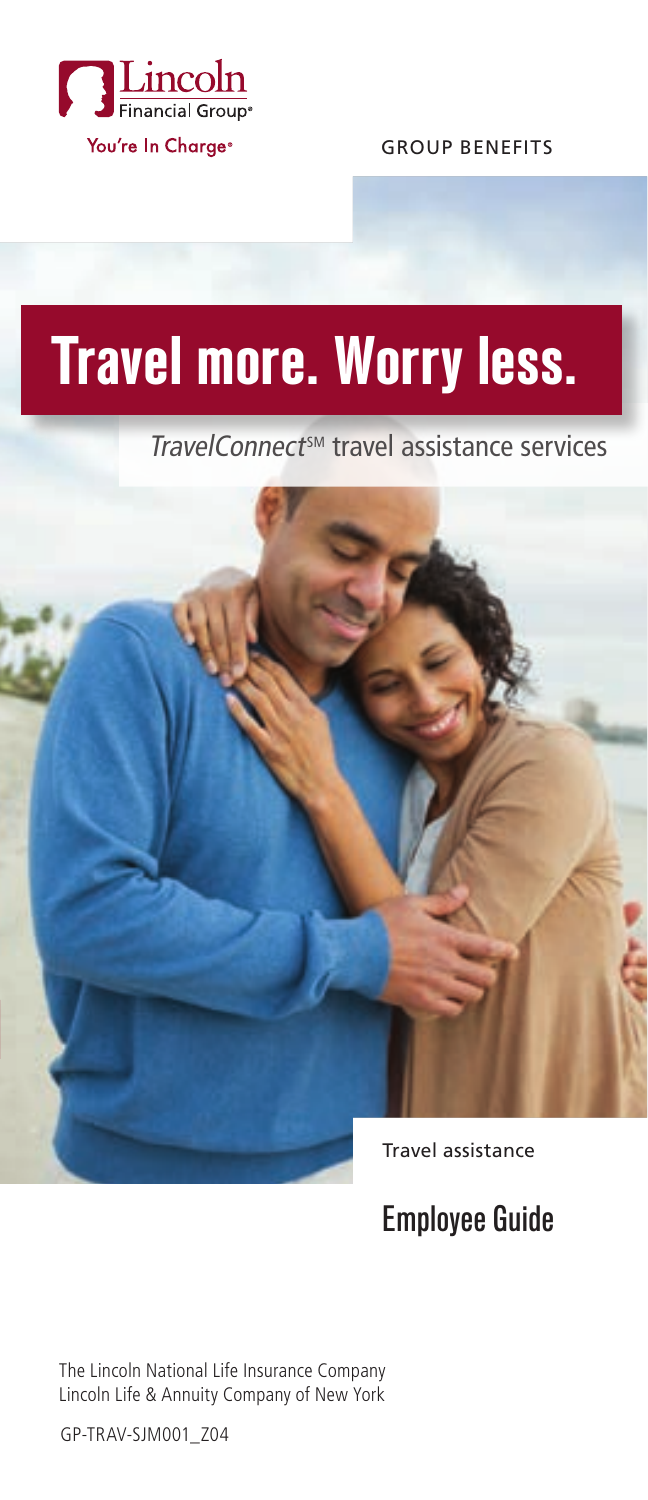## **Travel made easier**

You know your Lincoln Financial Group life insurance coverage helps protect your family's financial future…but did you know it also includes helpful services you can use right now?

Those services include the *TravelConnect*<sup>SM</sup> program, which provides a wealth of travel, medical and safety-related services you can access while traveling. Lincoln has partnered with UnitedHealthcare Global, a worldwide leader in travel assistance, to make this valuable service available.

#### **Travel more than 100 miles from home**

#### **Business and leisure travel**

**Staff and resources provide 24/7 travel support**

## Your comprehensive coverage includes emergency services…

#### Medical emergency evacuation and transportation

Includes arrangement and payment for transportation of the patient to the nearest medical facility able to treat the injury or illness. Once the patient can travel home, includes arrangement and payment for the trip.

#### Dependent child transportation

If a medical emergency leaves no parents available, includes arrangement and payment for the child's trip home or arrangement and payment for a family member to travel to and care for the child.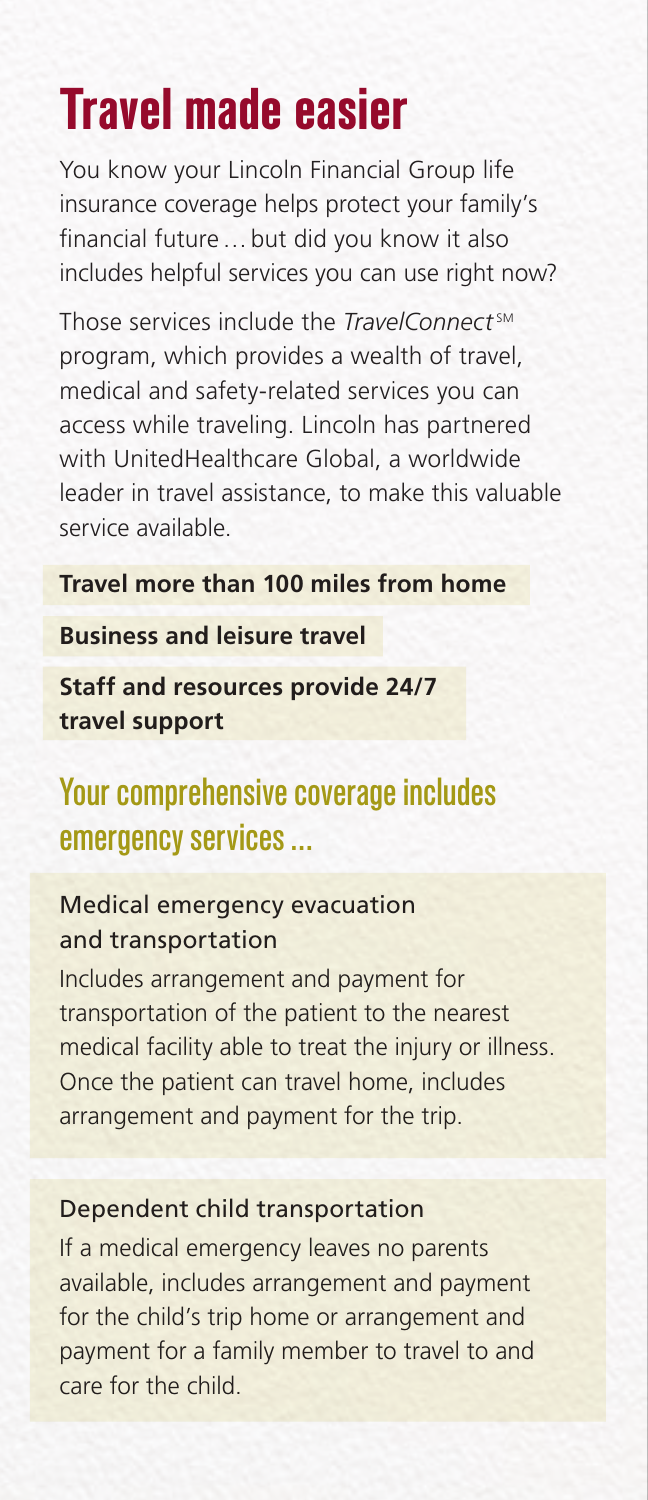#### Travel monitoring

Includes care management when the traveler has a medical emergency. Services vary from case to case but can include: medical record requests and reviews to ensure treatment is appropriate; intermediary services; medical translation services for the patient and/or the family; or communication between the patient and family back home.

### …and much more

| Destination info-weather, currency and more                        |
|--------------------------------------------------------------------|
| Emergency travel arrangements and funds transfer                   |
| Lost or stolen travel documents assistance                         |
| Language translation services                                      |
| Medical and dental referrals                                       |
| Assistance with corrective lenses or medical<br>device replacement |
| Arrangement for the delivery of medications,<br>vaccines or blood  |
| Updates to family, employer and/or home physician                  |
| Repatriation of a deceased traveler                                |
| Security and political evacuation assistance                       |
|                                                                    |

Detach this card and keep it with you for quick reference.

## **Travel with confidence**

### **UnitedHealthcare Global ID:** 322541 **Group name:** Lincoln Financial Group

Notice to Physicians/Hospitals: Call UnitedHealthcare Global immediately for benefits verification and procedures. Call 24 hours a day (multilingual). If you do not have access to a phone, email assistance@uhcglobal.com for assistance.

#### **www.uhcglobal.com**